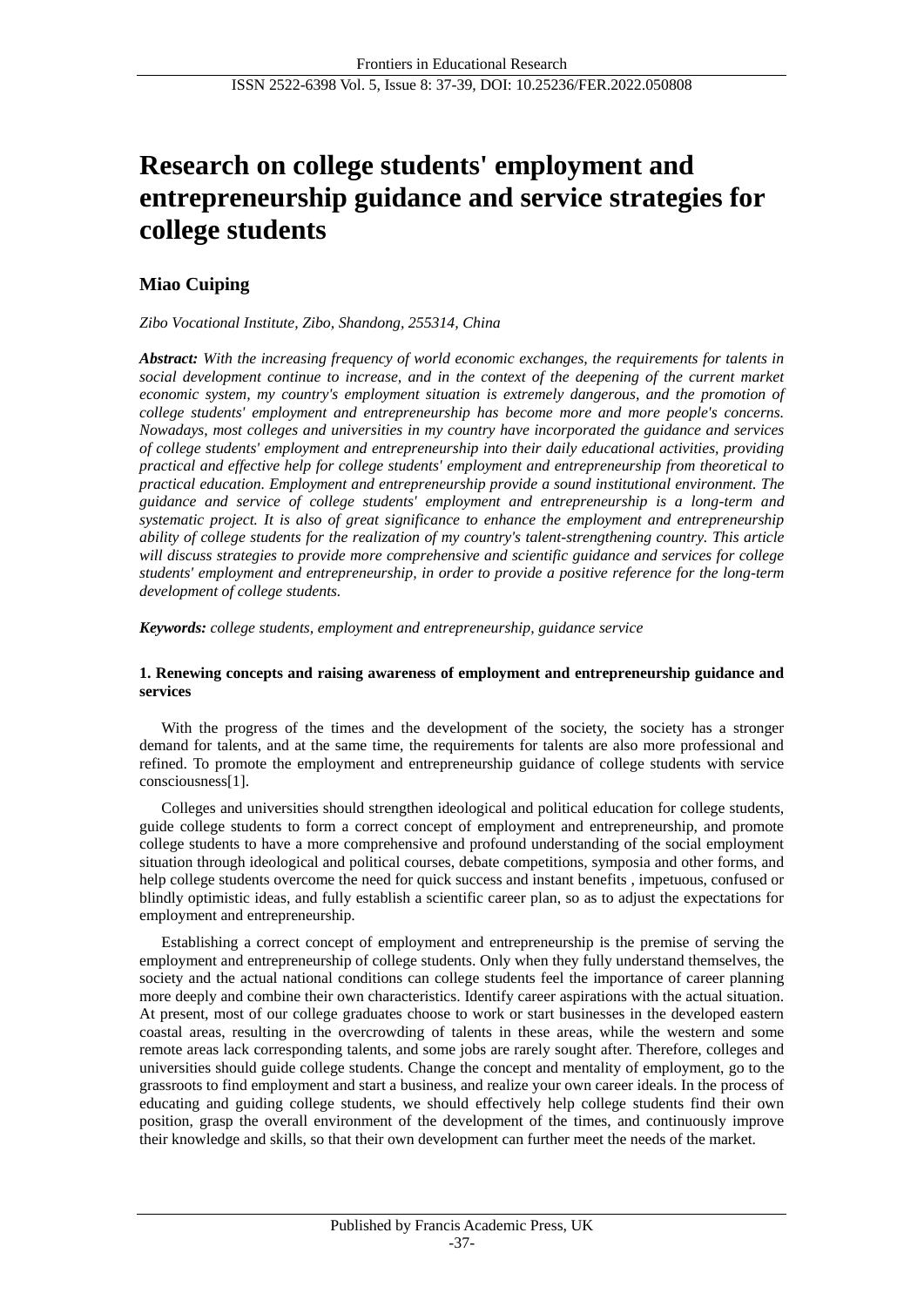#### **2. Innovate the talent training model and form a scientific and reasonable employment and entrepreneurship service mechanism**

Colleges and universities are important bases for cultivating modern talents. In order to promote the smooth employment and entrepreneurship of college students, colleges and universities should continuously innovate the talent training model, adjust the talent training plan by effectively understanding and grasp the direction of social needs, and improve talent training through scientific and reasonable professional settings. quality, so that the employment and entrepreneurial ability of college students can be better developed[2].

In order to establish a comprehensive employment and entrepreneurship service mechanism, colleges and universities should attach great importance to the establishment of a guidance and service system for college students' employment and entrepreneurship, such as establishing a special college student employment and entrepreneurship work guidance group, responsible for the overall planning and guidance of college students, and establishing good institutional norms. The guidance and service work to promote the employment and entrepreneurship of college students shall be carried out in a coordinated and orderly manner. In addition, many colleges and universities have also started career planning guidance courses for college students. Through the connection of theory and practice, they provide practical and effective guidance for college students' employment and entrepreneurship, such as job-seeking precautions, job-seeking direction guidance, and entrepreneurship education. Successful entrepreneurs or outstanding alumni provide practical guidance, so that college students can more comprehensively receive employment and entrepreneurship education, and improve the efficiency of employment and entrepreneurship guidance and services.

Not only that, colleges and universities can also strengthen cooperation with the society, establish projects such as entrepreneurial bases, and provide more substantial training opportunities for college students, so that college students can creatively use the knowledge and skills they have learned in entrepreneurial practice activities to improve college students. Adaptability to entrepreneurship, cultivate college students' entrepreneurial ideas and spirit, promote college students to have a deeper understanding of entrepreneurship, and then improve the overall entrepreneurial starting point of college students.

Employment and entrepreneurship guidance and services for college students should become an important part of college education and teaching. By establishing a sound entrepreneurship and employment education system, college education can form a closer connection with society and students, and promote colleges and universities to more fully integrate and utilize social resources. , with a more innovative and comprehensive model to enhance the competitiveness of college students' employment and entrepreneurship.

#### **3. Build a reasonable environment to enhance students' scientific and technological innovation and entrepreneurial ability**

College students are active in thinking, pursue progress, and have a high degree of acceptance of new things. This is the advantage of college students in employment and entrepreneurship. Colleges and society should hold an inclusive and stimulating attitude towards college students, build a scientific and reasonable environment for college students, and stimulate their creativity. It enables college students to use their knowledge and skills to enhance their comprehensive competitiveness.

For example, colleges and universities can hold activities such as science and technology competitions, science and technology cultural festivals, etc., to guide college students to actively participate, and link science and technology with employment and entrepreneurship. While enhancing college students' innovative and practical ability, they also help college students accumulate experience and lay a solid foundation for smooth employment and entrepreneurship. Foundation[3].

In addition, colleges and universities can also use the educational campus environment and resources to form a good atmosphere for employment and entrepreneurship, stimulate college students' awareness of employment and entrepreneurship, and allow college students to actively establish and practice their own career ideals. In the process of entrepreneurial practice, college students can not only gradually form a good The quality of employment and entrepreneurship will also better exercise themselves in the face of constant setbacks and difficulties, form a stronger and brave entrepreneurial spirit, and provide a stronger guarantee for future innovation, employment and entrepreneurship in